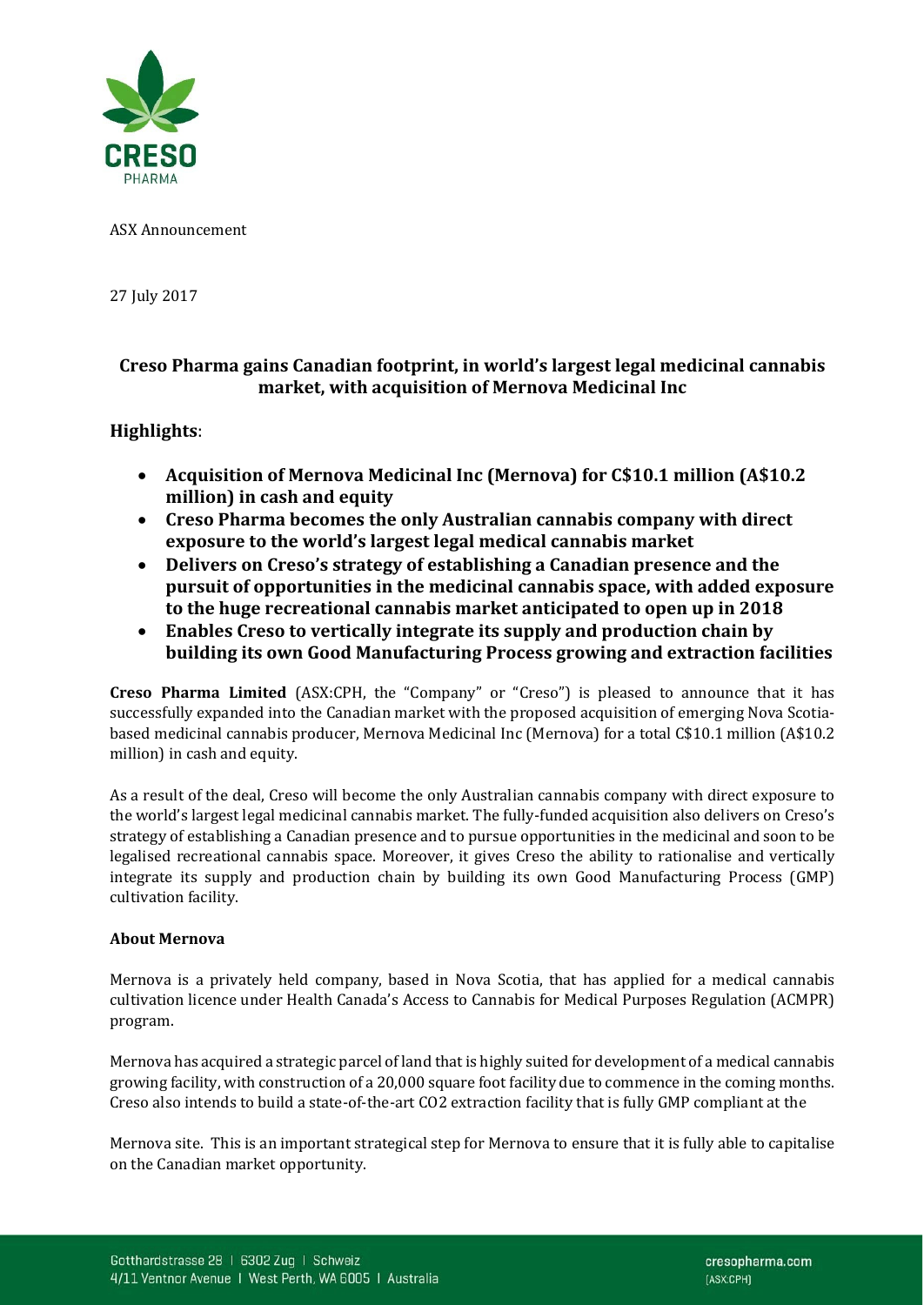

Completion of Mernova's initial 20,000 square foot production facility is being targeted to coincide with the legalisation of recreational cannabis in Canada on 1 July 2018.

Thereafter, the Company has plans to expand the facility on the available adjoining land parcel to up to 200,000 square feet. Mernova is in the process of engaging a team of experts to design and construct the facility to a GMP standard, with the most modern growing and production capabilities.

Mernova applied for its licence under the ACMPR in 2014.

Effective 25 May 2017, the application process for becoming a licensed producer of cannabis for medical purposes under the ACMPR is as follows:

- 1. Intake and Initial Screening
- 2. Detailed Review and Initiation of Security Clearance Process
- 3. Issuance of Licence to Produce (cultivation)
- 4. Introductory Inspection (as cultivation begins)
- 5. Pre-Sales Inspection
- 6. Issuance of Licence to Sell

Mernova is currently in the final stages of the Detailed Review (having already passed the security clearance process) and expects to receive its licence to produce (cultivation) in the coming months. At this time, Mernova will be in a position to immediately commence construction of the facility because it anticipates completing the final aspects of the facility design and engineering in the intervening period.

Upon completion of the facility, Mernova will access the market as a large-scale, high-quality producer of medicinal cannabis and will be well placed to expand into the recreational market once Canadian legislation is implemented.

#### **Strategic rationale**

The acquisition delivers on Creso's strategy of establishing a Canadian presence and to pursue opportunities in the medicinal and, when legalised, the recreational cannabis space as outlined in its Prospectus for its ASX listing in October 2016.

The acquisition also gives Creso:

- A presence in the growing and well-regulated Canadian market for its innovative animal and human health nutraceutical products;
- The ability to vertically integrate its product line and control its production chain by building its own GMP cultivation facility and the ability to conduct its own extraction;
- Cost-effective entry into the Canadian market where licences are expected to become more expensive as quality standards increase;
- The ability to greater integrate its supply chain, allowing it to produce its own medicinal cannabis as well as supply its existing planned products to the Canadian market;
- The ability to bring its significant pharmaceutical expertise and rigour to medicinal cannabis production and cultivation in Canada; and
- Diversification into the Canadian recreational use market from 1 July 2018 when this market is expected to be legalised.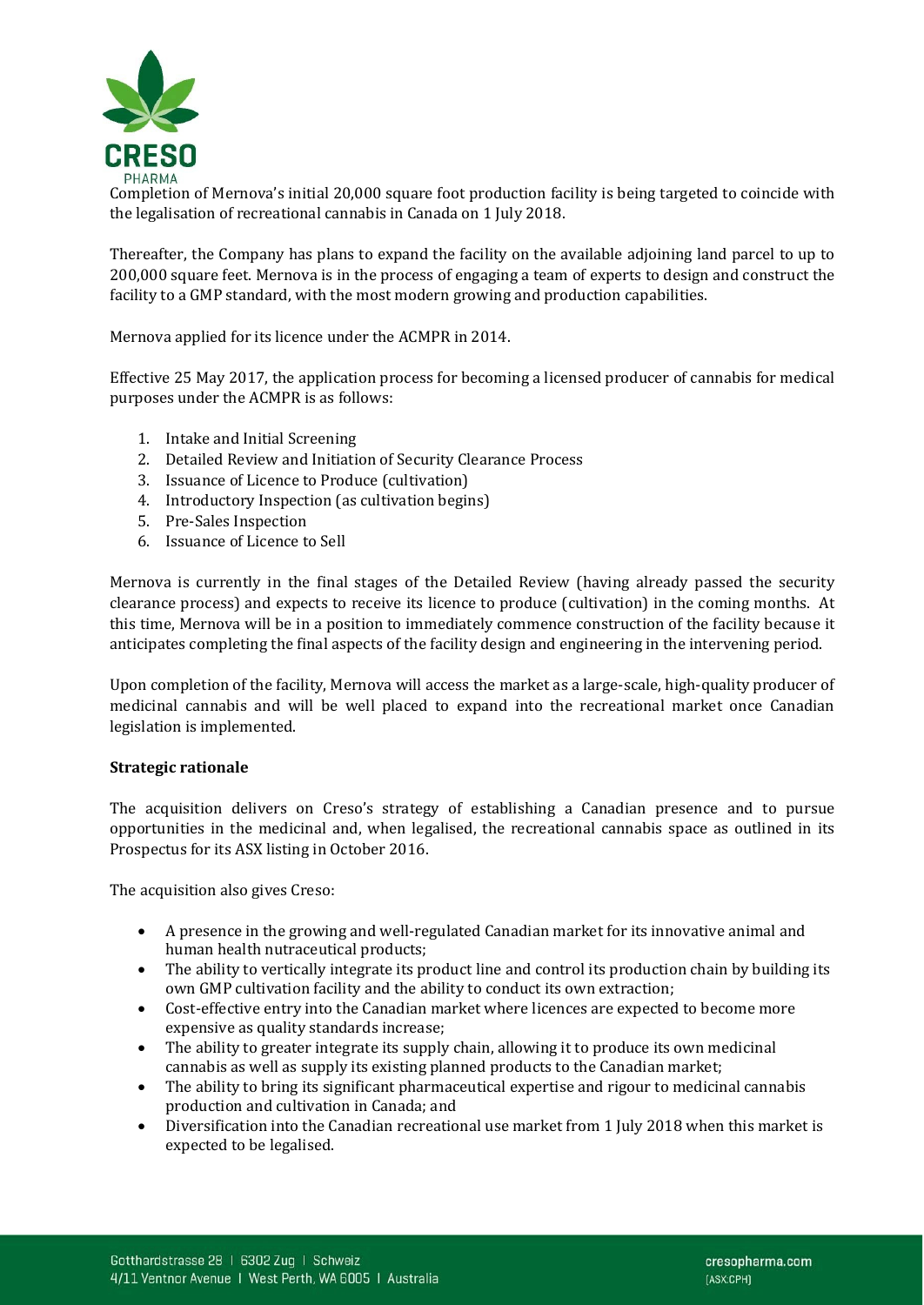

In addition, the granting of a licence under the ACMPR to Mernova will give the Company a significant competitive advantage as Creso will be one of the few companies globally and the only medicinal cannabis company listed on the ASX with the capacity to commercially cultivate medicinal-grade cannabis in the Canadian federally regulated environment. Similar licences, once granted, are valued at between C\$50- C\$250 million (A\$50.4-A\$252.2 million).

A licence under the ACMPR would also be a significant strategic asset with current production levels from existing licensees forecast to only be able to meet approximately 5% of the future demand from the medicinal and recreational sectors.

# **Financial consideration**

Creso is acquiring Mernova for three milestoned cash payments of C\$1.8 million (A\$1.82 million) and three milestoned issues of Creso shares to the value of C\$8.3 million (A\$8.38 million). These staged payments can be summarised as follows:

- Upon settlement of the acquisition, Creso will make an initial cash payment of \$C600,000 and issue C\$8,300,000 of fully paid exchangeable preferred shares (Exchangeable Shares) in the capital of Canadian subsidiary of Creso (Creso Sub) at an issue price equal to the 10-day volume weighted average trading price (VWAP) of the ordinary shares of Creso (Creso Shares) as traded on ASX over the 10 trading days immediately prior to settlement (the Consideration Shares);
- Upon Creso announcing to the market of the planting by Mernova of its first crop following completion of construction of the production facility (Milestone 1), Creso will make a further cash payment C\$600,000 and C\$2,400,000 of the Consideration Shares will become convertible into Creso Shares at an issue price equal to the 10-day VWAP of the Creso Shares at the date the relevant Mernova shareholder elects to convert the Consideration Shares; and
- Upon Creso announcing to the market of the granting of sales licence to Mernova under the ACMPR (Milestone 2), Creso will make a further cash payment C\$600,000 and C\$3,500,000 of the Consideration Shares will become convertible into Creso Shares at an issue price equal to the 10 day VWAP of the Creso Shares at the date the relevant Mernova shareholder elects to convert the Consideration Shares.

To satisfy the arrangement, Milestone 1 must be achieved within 24 months of settlement, and Milestone 2 must be achieved within 12 months of Milestone 1 being satisfied, otherwise the Mernova shareholders' entitlement to the Consideration automatically lapses. These dates may be extended if agreed force majeure events occur.

The transaction has been structured so that the Mernova shareholders receive "Exchangeable Shares" in the Creso Sub to enable them to secure tax deferral in Canada on the disposal of their shares in Mernova (in much the same way that CGT roll over relief applies under Australian tax laws).

In addition, the Consideration Shares for Milestone 1 and Milestone 2 will be convertible into Creso Shares based on a VWAP after these milestones are achieved. Importantly, this will result in less dilution for existing Creso shareholders if the trading price of Creso's shares on ASX appreciates in the intervening period.

The agreement with Mernova remains subject to completion of due diligence by Creso, and receipt of any required regulatory approvals.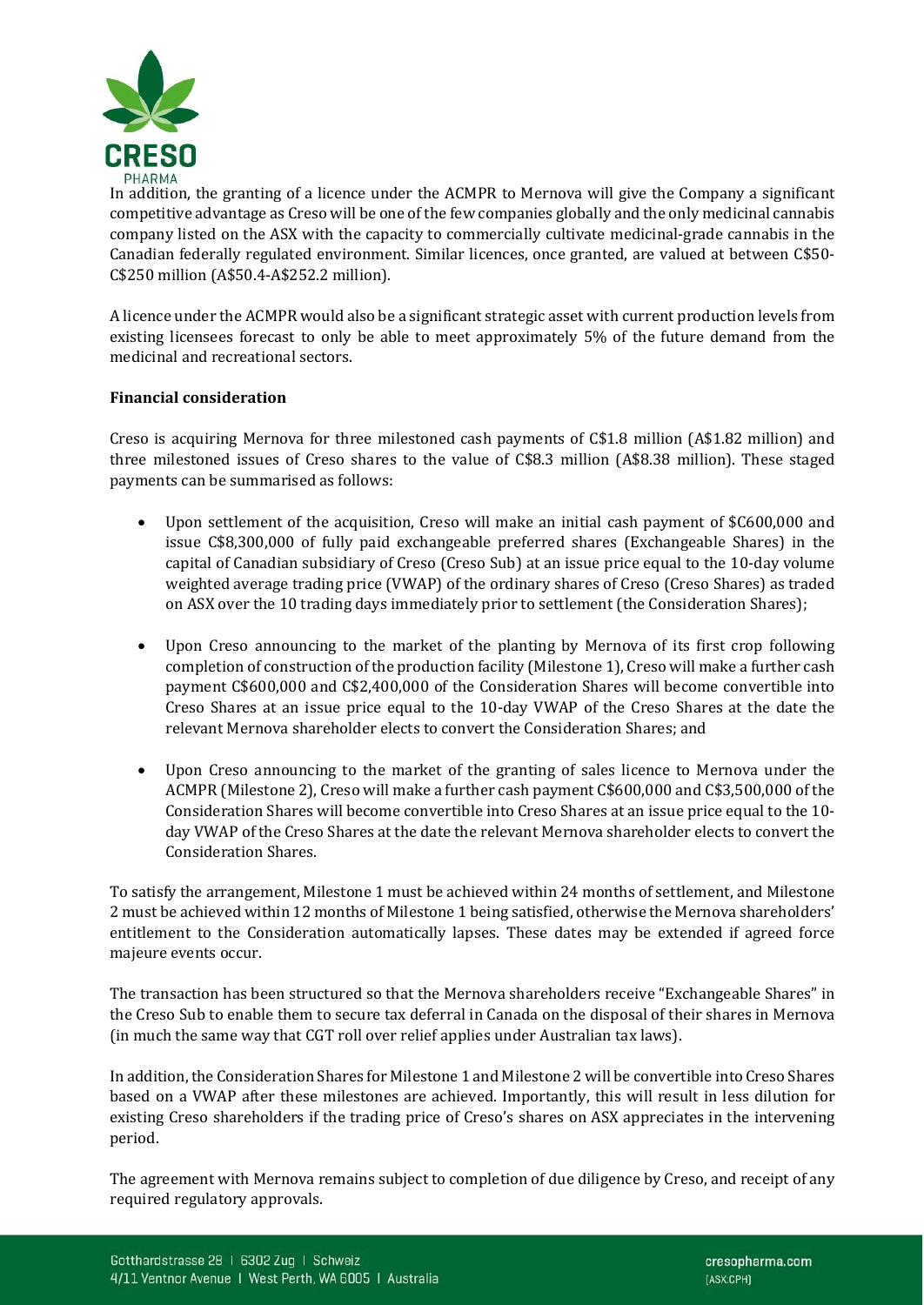

# **Benefits of entry into the Canadian market**

Canada is a well-regulated and growing market. There are currently 52 licensed producers operating under the ACMPR program and Health Canada forecasts that there will be 450,000 medicinal marijuana patients by 2024, representing C\$1.3 billion (A\$1.3 billion) in sales.

In addition, the legalisation of the recreational market would immediately create significant opportunity for medicinal producers to expand into recreational production. The base retail market value is estimated at between C\$4.9 billion (A\$4.9 billion) to C\$8.7 billion (A\$8.7 billion), with significant industry growth expected following legalisation.

"With this acquisition, we have delivered on one of the key pillars of our corporate strategy: establishing a Canadian presence and the pursuit of opportunities in the medicinal and the recreational cannabis space. It also allows us to rationalise and vertically integrate our supply and production chain through establishing our own GMP-quality cultivation and extraction facility," said Creso Pharma CEO and Co-Founder Dr Miri Halperin Wernli.

"This gives us a key strategic benefit in allowing us to cultivate and manufacture our own innovative medicinal cannabis products. These will be standardised in dose and formulation, in innovative and proprietary delivery technologies and will provide patients with new therapeutic choices beyond smoking or vaping. We're also looking forward to pursuing further opportunities in the Canadian market, when it comes to both local distribution and exporting to other countries such as Australia that already accept medicinal cannabis imports."

"Importantly, Creso remains well funded with A\$9.23 million cash on hand as at 30 June 2017 and this will enable the Company to execute its medium-term objectives without any obligation to return to the market for additional funding," she said.

-ENDS-